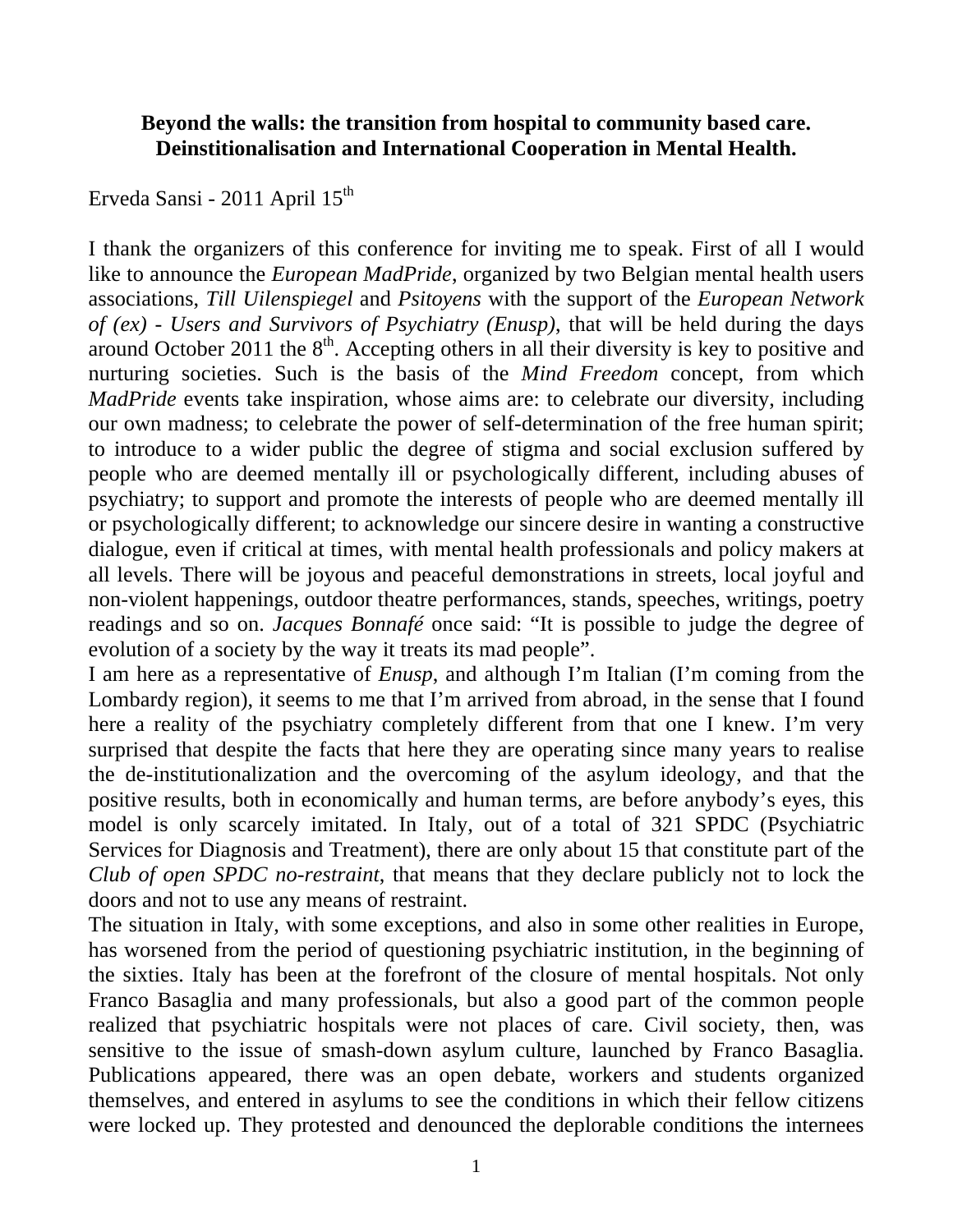were forced to live in.

But since several years, we observe a re-institutionalisation process and, at the same time, in some Italian hospital's psychiatric wards happened many deplorable facts, due to the institutionalization and forced restraint.

Some of these facts have become infamous after that committees and relatives have seeked justice, as in the case of the teacher *Franco Mastrogiovanni*, that was debated also on national television channels. *Franco Mastrogiovanni*, after a forced psychiatric treatment in 2009, in circumstances that have been the subject of pending penal proceedings, has been heavily sedated, tied to the bed of *Vallo della Lucania'*s hospital psychiatric ward, and left to die after four days of abandonment. A hidden camera recorded everything; the video is of public domain.

*Giuseppe Casu*, guilty of having wanted to pursue his peddler job in the village square, died after being hospitalized against his will, bound hands and feet to the bed during seven days, after having been heavily sedated.

A 34 years old Nigerian, *Edhmun Hiden*, was voluntarily hospitalized in a psychiatric ward in *Bologna* in May 2008; the next day he decided to be discharged, because he did not feel cared. At this point he was sedated, tied to the bed and held in place with the help of police; he died soon after, due to a heart attack.

These are just some of the cases that came to the limelight, but many more of them are not known when they happen. As, for example when people that live in loneliness are involved, or people whose relatives have given their consent, or simply when people want to get rid of a person perceived as annoying. Personally, I am constantly getting acknowledged of forced psychiatric treatments, during which treated people suffer heavy damages. Forced treatments are often made on request of relatives, when patients refuse to take any longer the psychiatric medications, or when their behaviour is perceived as annoying. A friend of mine tried to escape, but he was chased and filled with drugs; shortly after he was found dead at the bottom of a ravine. He was 40 years old. Another friend of mine was walking on a path between fields and was stopped by police, because he was known as a "mentally ill" person. Then they called the psychiatrist on duty and told him: "He was walking near the railway and could possibly have in mind to commit suicide"; so they locked him up. I know this person, who often walks in the fields, where, however, it's easy to be located near the railway, because of the constitution of the territory. Another acquaintance of mine died, throwing himself under a train, terrified by the fact that his mother, according to the psychiatrist, would refer to forced psychiatric treatment for him. Another one has suffered of heavy harassment, after having reported his superior's embezzlement, noticed during his duties as a municipal technician. He was subjected to forced psychiatric treatment, kidnapped by police in riot gear. While he was sleeping, his door was smashed down, and he was thrown on the ground face down and handcuffed. He says that at least they could have tried to open the door, which was not locked. Now he is terrified and he even fears the dark; he is forced to take psychiatric drugs. We can not think of de-institutionalization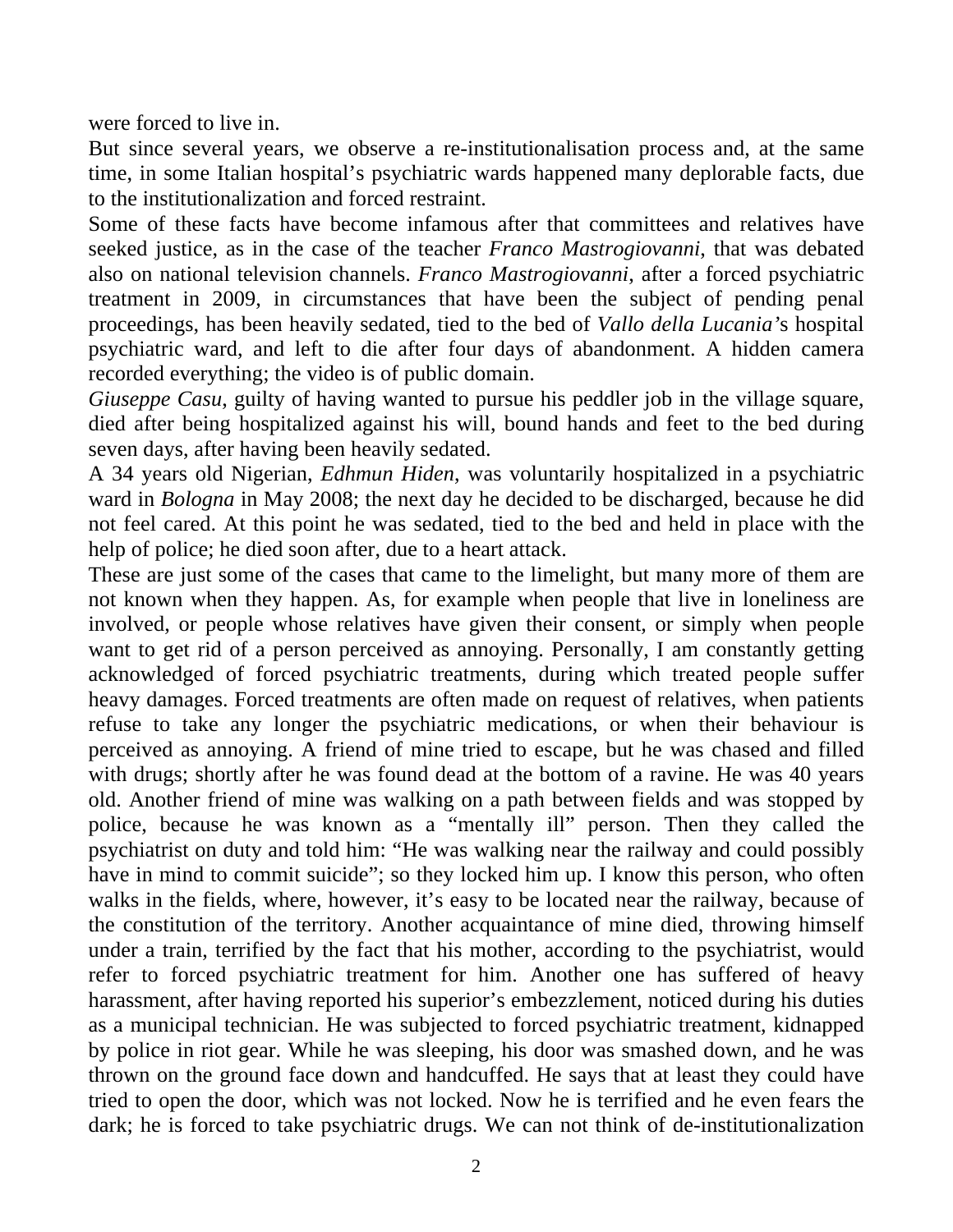before we have dismissed the rules that allow forced psychiatric treatment, that allow to hold a person against his will, without him having committed any crime, without the right to an equitable process, based on the alleged dangerousness and only because this person was diagnosed with a mental illness. Legislation of forced psychiatric treatment provides ample scope for arbitrariness and it is in strong contrast to the human rights regulations, that aim at preserving even people with disabilities from inhuman and degrading treatments. For those who commit a crime, it is expected that the judicial authority, within certain specific procedural rules, sanctions or imposes restrictive measures. I constantly deal with people in forced psychiatric treatment, that can no longer find a way out of the psychiatric institution.

*Dr. Calchi Novati*, a Niguarda's Hospital psychiatrist, was strongly mobbed because she opposed the practice of restraining patients, not only by the straps, but also through the shoulder ("spallaccio") of asylum memory, or with other degrading practices. She preferred to have an open dialogue with her patients, resize or scale down the intake of psychiatric drugs, deal with their existential problems. In a few days *Dr. Calchi Novati* would undergo the third disciplinary proceeding of the Disciplinary Board, and now she is in danger of dismissal, because in 2010, she had complained about her working difficulties with a small circle of friends on facebook. Meanwhile her patients have signed a petition with 500 signatures asking that the doctor would be readmitted into her workplace. Other professionals who disagreed with the practice of restraint in respect of patients in the Niguarda's psychiatric wards - which otherwise is a hospital of excellence - have been mobbed or transferred. In December 2010, a series of complaints was presented by relatives of people who died or have suffered as a result of restraint. Following these complaints, since 2006, at Milano Niguarda Hospital's psychiatric wards *Grossoni I, II and III,* 13 people died, mainly due to the practices of restraint and abuse of psychiatric drugs. It would be important to spread the awareness that the restraint is an anti-therapeutic act, that makes cures more difficult, rather than to facilitate them. Physical restraint is not exercised only in the field of psychiatry. The areas of operation where should be discussed the problem of legitimacy, usefulness and appropriateness of physical restraint, do not consist only in hospitals, but also in nursing homes for the elderly, therapeutic communities for drug addicts and nursing homes for people with disabilities related to congenital or early acquired disabilities. An improvement in psychiatric nursing practice, characterized by the renunciation of physical restraint, would be a strong signal in order to spot out the problem also in other operating environments, urging those who work in this field to act with similar treatment practices, rather than restrictive ones. Recently I have been given the opportunity to visit the Psychiatric Service of Diagnosis and Treatment (SPDC) in Trieste, and *Dr. Assunta Signorelli* has showed us the ability to take care of people never using restraint instruments, but using a friendly, human scale approach, where an open dialogue and understanding take the place of a mere deletion of the "symptoms". In addition, people are hospitalized for only one day, or for some days in presence of particular physical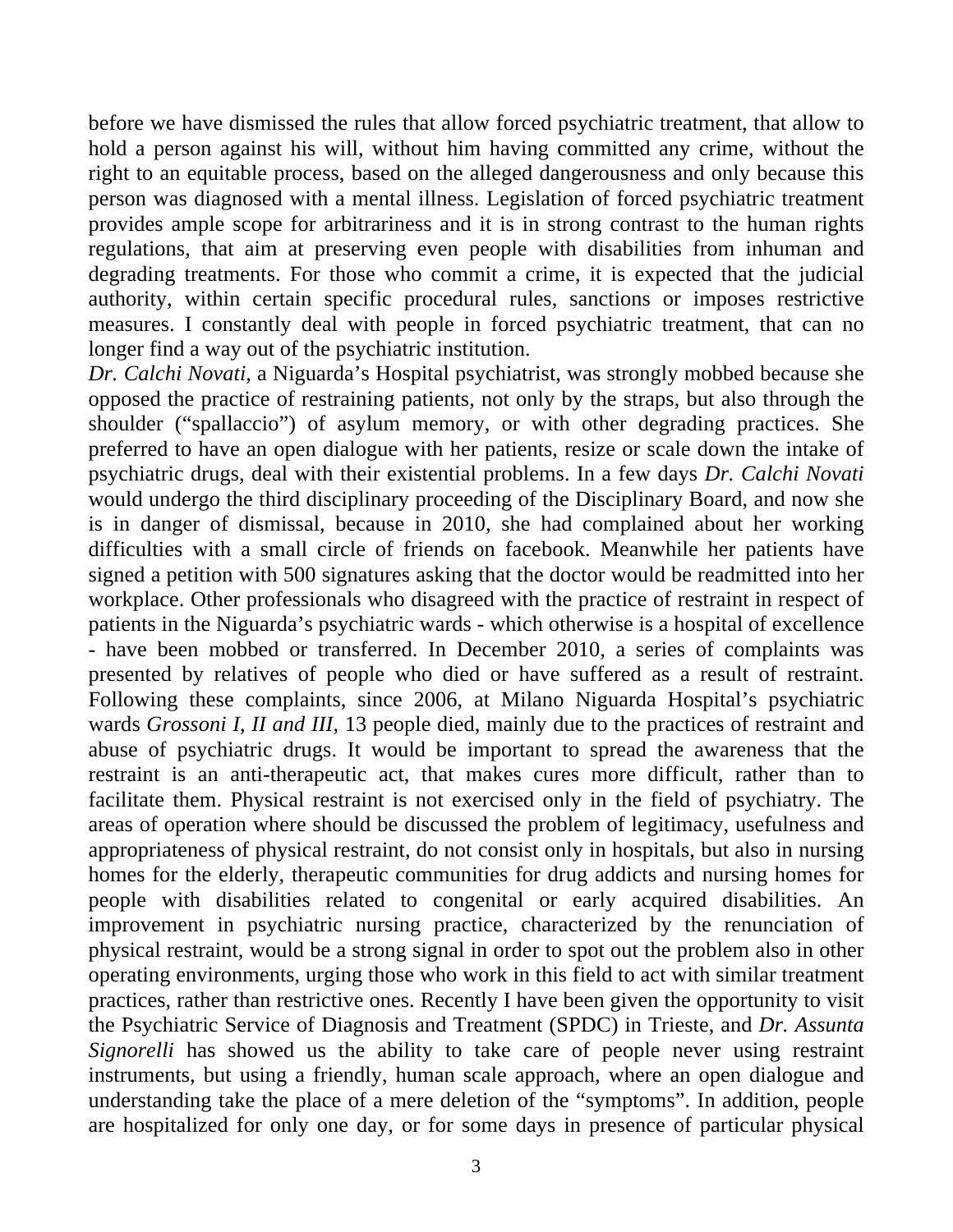problems.

In the *"Istanbul Protocol - Manual on the Effective Investigation and Documentation of Torture and Other Cruel, Inhuman or Degrading Treatment or Punishment"*, paragraph g) *Review of torture methods*, among other torture methods is listed also: b) *positional torture, suspension by using stretching of limbs, prolonged restriction of movement, forced positioning*; u) *compulsion to attend to torture or other inflicted atrocities*.

The 2010 July the 29th Italian *Conference of Regions and Autonomous Provinces*, approved a document entitled "*Physical restraint in psychiatry: a possible strategy of prevention*". The document, contains seven recommendations to the regions, originated from an intervention by the CPT (*European Committee for the Prevention of Torture and Inhuman or Degrading Treatment or Punishment*, which is emanation of the *European Council*), on psychiatric wards in Italy. In the chapter "*Measures of restraint in Psychiatric establishments for adults*", the report says: "The potential of abuse and mistreatment that the use of restraints implies, is of particular concern to the CPT. Unfortunately it seems that in many of the visited structures, an excessive use of restraints is practiced". The document draws up a grading rank of rules to be put in practice, in order to deal with the patient's violence, and include psychological means, verbal interaction and belief, and hold the patient by the hands for a short time. All this is proposed as an alternative to chemical sedation and restraint by straps. The final objective of the Recommendations is that all regions take steps to introduce changes in psychiatric care (knowledge, attitudes, resources, management, organization) that can lead to a stable and safe zero the number of restraints applied in mental health services.

Despite this, the tying by shoulder, obtained by means of a sheet rolled up properly, which stops the patient's back on the bed top, tied behind his headboard, is part of the *Niguarda Department of Mental Health's Protocol* and it is even taught to the students of *Milan's University Specialization School of Clinical Psychology*. Since many years, in a portion of the former *Paolo Pini* asylum, the *Olinda* association organizes cultural activities, music review, theatre, cinema, children's activities, sports activities, various workshops, the *Jodok* bar restaurant, the hostel and numerous other activities throughout the city and with the active participation of users. It would be a paradox if the *Olinda* cultural experience was to be used to cover the disturbing reality of the three *Grossoni* psychiatric wards, that would be not wrong to define similar to an asylum.

Although in recent times campaigns and seminars on the theme of the abolition of physical restraint in psychiatric wards and facilities for the elderly were organized by various organizations, and that in the programs of these campaigns and seminars very firm statements can be read, such as: "The restraint is not a medical act, it is an affront to the dignity of the person who suffers, and it is a symptom of serious inefficiency and ineffectiveness of the services that adopt it", and "Tying a person in a condition of suffering at a hospital bed is an inhuman act, unworthy of a civilized country" and "We propose a proactive path toward a progressive ban of any coercive practice", it seems that despite everything, there is still an underestimating of the urgency of this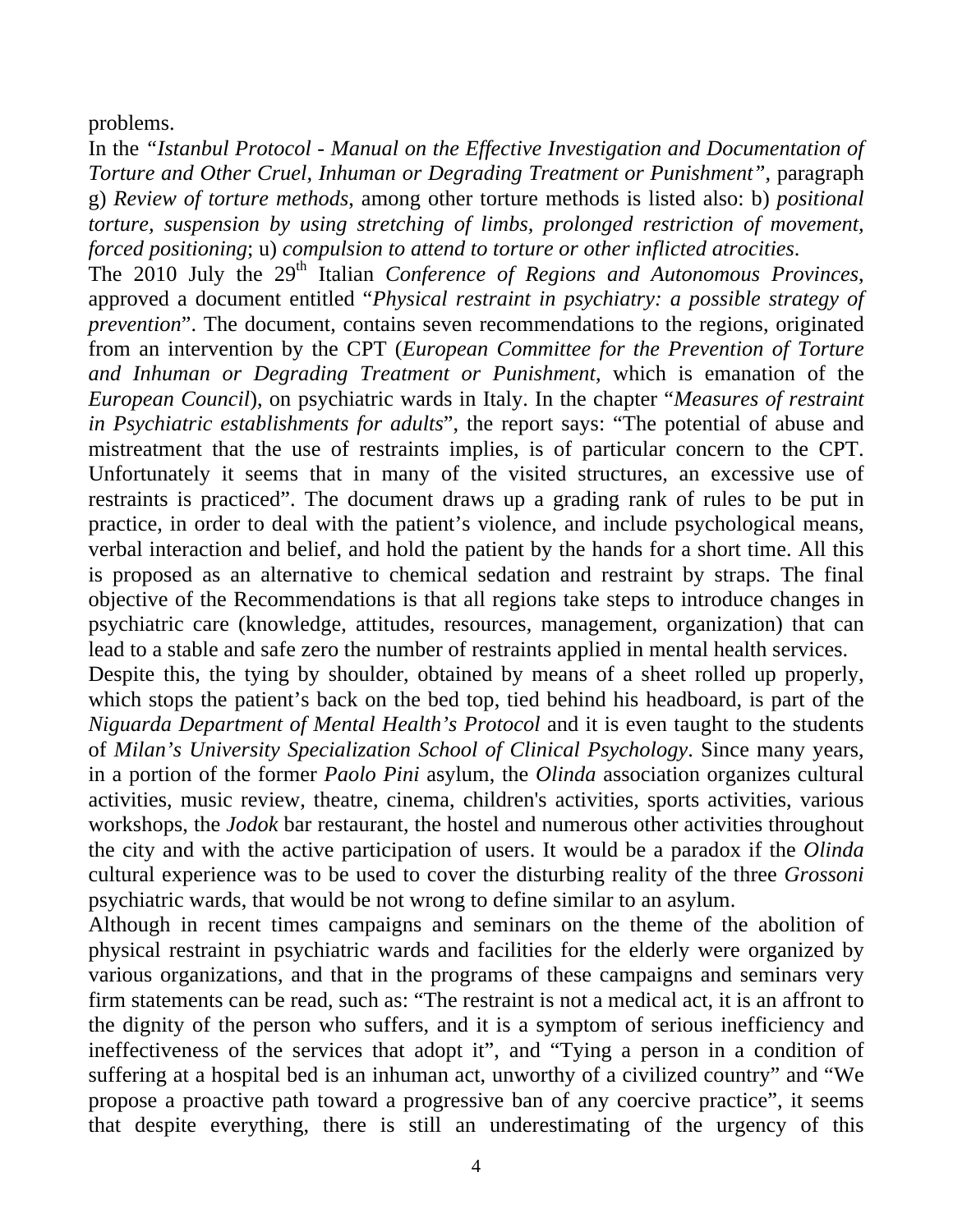"progressive ban on all coercive practices". When you declare that the practical and organizational health care could prevent a rapid ban on physical restraint, it seems that in reality it continues to underestimate the deep human and civil unacceptability of this instrument of physical coercion of inmates. The underestimation of the effects on people tied with this instruments, strictly prohibited since 200 years in the prisons, continues to result in hospitals.

The deplorable situation of the six *Forensic Psychiatric Hospitals* recently became more visible, after surprise-inspections of a parliamentary committee. The videos of the visits, showed by the national television, and the press releases can be found on the web. A parliamentary report had already been made in June 2010, but the photographs show a situation that until now has not yet changed. People held for decades for minor offenses, whose penalty would have expired long time since, if not repeatedly and automatically renewed. Dirt and decay, asylum's instruments and methods of restraint, bottles placed in the toilet's drain in order to prevent rats to come up, neglected physical problems such as those of a person with gangrene in his feet. On 2011 April the  $12<sup>th</sup>$ , a Romanian citizen has committed suicide at Aversa's *Forensic Psychiatric Hospital*, because his imprisonment was automatically renewed. *Francesca Moccia* of the *Tribunal for Patients' Rights* of *Active Citizenship*, remembers that there is a reform that waits to be implemented from 2008, what requires the closedown of the *Forensic Psychiatric Hospitals*. If we don't shut these places once and for all, we can not talk about deinstitutionalization. Close them not in order to transfer their users to other psychiatric institutions, but to give these people a life dignity.

A research (source: *British Medical Journal*) conducted in 6 European countries (Italy, Spain, England, Netherlands, Sweden, Germany), that have closed asylums in the 70s, saw that between 1990 and 2003 an increase in the number of beds in forensic psychiatric hospitals, in psychiatric wards, in so-called safe houses. Supported housing is seen as an alternatives to asylums, as a sign of de-institutionalization, but they are rather a form of institutionalization. Also forced treatments increased. It is not clear the reason why the number of beds in *Forensic Psychiatric Hospital* increased, since there is no correlation between crimes like homicides and de-institutionalized persons.

*Erik Olsen* of *Enusp* told that recently a survey made in Copenhagen, in a way, has given positive results: about 90% of the people who receive assistance in the socialpsychiatric field, lives independently in their apartments. Only 10% live in the centers/halfwayhouses. But there are still 3 or 4 mammoth institutions, where 173 people live in small rooms (27 x 30 m) and toilets are shared with ten more people. Users with cognitive problems are facing abuses in some of these institutions, a recent television program broadcasted clips filmed with a hidden camera, which has shocked the viewers in Denmark. In any case, says *Erik Olsen*, how can we be sure that people living in institutions do not fall victim of abuse? According to him the institution itself is a violation of human rights, destroys the human agency instead of rebuilding it.

In all European countries lobotomy and electroshock treatments are not prohibited,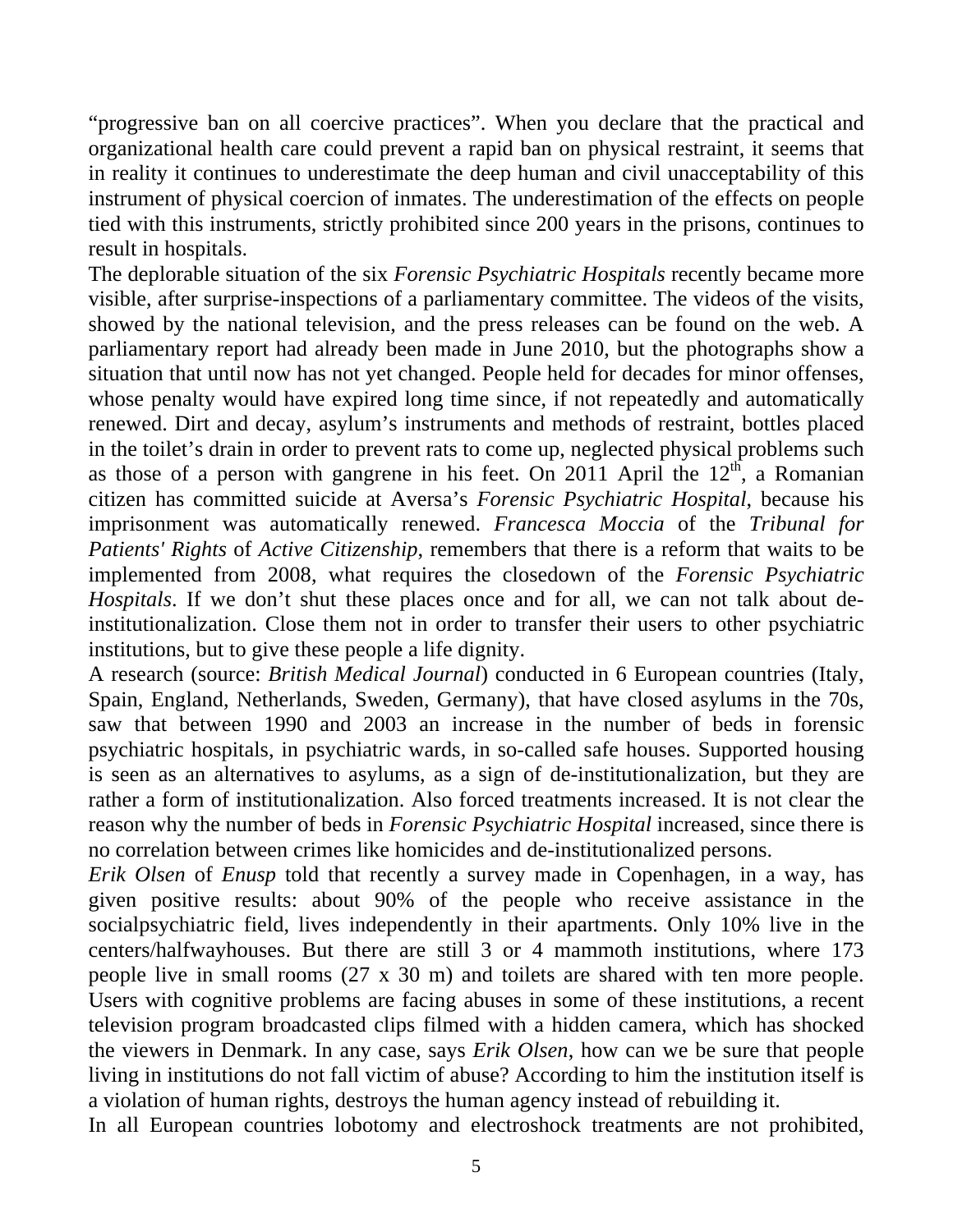although it is widely demonstrated that these non-therapeutic treatments are invasive and destructive. We can not think of a de-institutionalization if we don't remove these practices and if we don't replace them with dialogue, re-socialization, empowering, practices that, as Trieste's Department of Mental Health and other departments have demonstrated, it works fine. It is necessary that human rights laws already enacted will be implemented.

Referring to the psychiatric drugs there are rules of the *Convention on Human Rights*, which require user's fully informed consent, before administering, even if he's disabled. Most psychiatric drugs are prescribed for a long time, sometimes for life, without informing the user on their effects, and without any help in the resolution of his real and existential problems. Akathisia, dyskinesia, are very unpleasant effects and can throw a person in despair. The psychiatric drugs can cause neurological diseases, that sometimes become irreversible. Often the user is encouraged to continue taking the drugs even when he asks to withdraw them, and there are few professionals who help and give directions for withdrawal. *Peter Breggin*, a psychiatrist, working with institutions as WHO (World Health Organisation) and FDA (Food and Drug Administration), wrote hundreds of pages on the harmful effects of psychiatric drugs. *Peter Lehmann*, who tested the effects of drugs on himself during his hospitalization in a psychiatric clinic, has published and continues to publish the results of his research for which he uses pharmaceutical and medical literature. The effect of psychiatric drugs is known, but the billion-dollar business behind it is too big to lose it. *Peter Lehmann* is the first survivor of psychiatry to be awarded with the honorary degree, conferred him by the clinical psychology faculty of the Aristotele's University of Thessaloniki, for his work as researcher and activist in the field of mental health.

A person who starts to take drugs, in most cases will be induced to take them for life, because they create addiction problems. The psychiatric user develops a very strong dependence toward the psychiatric service too. Lack of compliance is in fact intended in it self an aggravation of the disease. Then the conditioning that takes place, goes in the direction of dependence from psychiatric services, of becoming childish and "chronic patient". As long as we continue to administer the drugs in this way, as real chemical straitjackets, we cannot talk about de-institutionalization.

Although in almost all European countries asylums and psychiatric hospitals have been eliminated or substantially reduced, this does not mean that in the new post-asylum structures, asylum-dispositifs have been eliminated. People are, with few exceptions, completely sedated by psychiatric drugs, even though apparently there are implemented programs such as art therapy. The intake of psychiatric drugs is induced also in order to make the user unconscious.

*Erwin Redig*, a German psychiatric survivor, says: "There are people putting us under pressure to force us to take them (psychiatric drugs). If we do not take them, our changes embarrass them. If this is our case, we must make clear to ourselves that we are swallowing drugs for other people's welfare, because they find us unpleasant if we do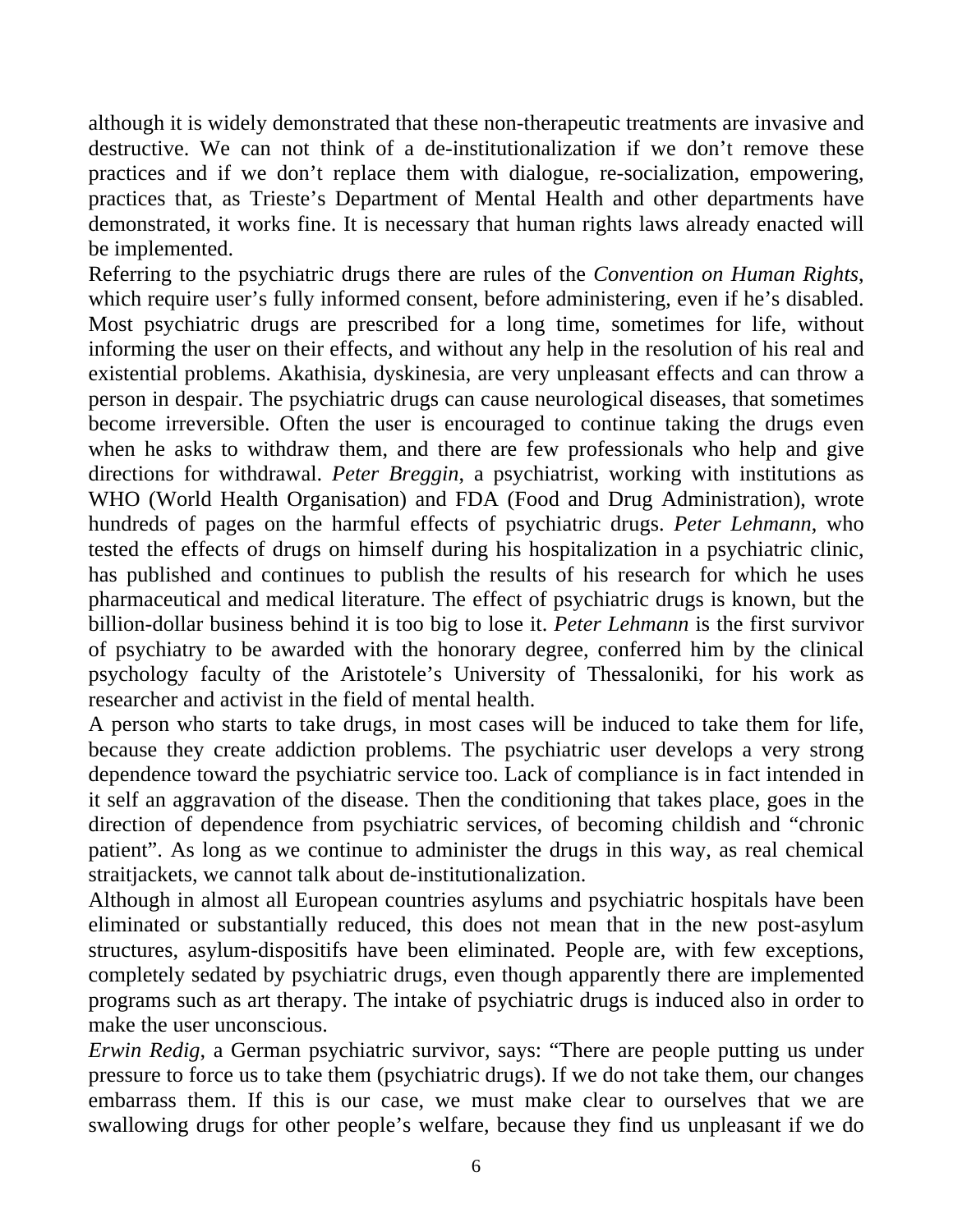not". "The dispositif of discomfort-complex, that operates in a small residence, acts more broadly in the society". Neuroleptic drugs affect thinking, block the flow of thoughts, and make people flatten. I relate the words of a healthcare professional: "As soon as psychiatric drugs are given to people, they literally get extinguished. To what extend is it fair to cancel the person?" Although in the European countries, the asylum psychiatry and the psychiatric hospitalization of users have given way to communities, the psychiatric institution culture has not changed. Although many examples exist that prove that you can accompany a person in troubles out of his problems, through dialogue and support in the resolution of the objective and material difficulties, and helping him to get awareness of his own rights, these experiments and their positive results continue to be deliberately ignored.

In recent years, many non-profit organizations have flourished, that deal with the socalled social "reintegration" of the psychiatrised person. After the closure of mental hospitals in Italy, several small residential "intermediate" psychiatric facilities were opened, such as group homes, protected dwellings, shared apartments; they often have no substantial difference in rapport to the classic psychiatric institutions. The rule is: "This flat is an ASL (health institution) structure, so if you live in it you must follow the rules of life that the institution gives you". The tenants, that are the users, have no control over the money for household management, bestowed in the form of regional subsidies, and could never say a word in the choice of another tenant; they are obliged to keep the apartment according to the criteria established by the health professionals. Recently a friend who lives in such an apartment was complaining because "they pay for a cleaning lady who comes and sits, giving us orders on how to clean, and when we finish she goes away". The control also extends to external relations. So the typical devices of total institutions are restated in mental health structures who should be the alternative to institutions, either in "intermediate" residential structures or in the "alternative communities". Old asylums heritage as totalitarian relational devices still operates in the structures, and professional's adaptation modes are still the same. The patterns of asylum residentiality are still active. But most of all it is still alive an asylum mentality, therefore it is important for everyone to be aware how much everybody's mentality is crucial in creating or not creating devices that belong to psychiatric institutions; operating devices that constitute a widespread operating module.

A Mental Health Department professional stated that "you certainly can not talk about family-home, where everyday acts are not self-determined by residents". "Residential Intermediate Structures", foreseen in Italy by the 1983 law, should have had the transitoriness as their specificity; therefore they should not constitute either a definite admission or a final place for forced hospitalization; they should have been transitional housing, that could break prejudice and exclusion logics. In March 1999, by a special decree, to the Italian Regions was imposed the definitive closure of the asylums, under threat of strong economic sanctions, because despite the birth, on paper, of the new "local services", mental hospitals were still crowded with patients. Named by the